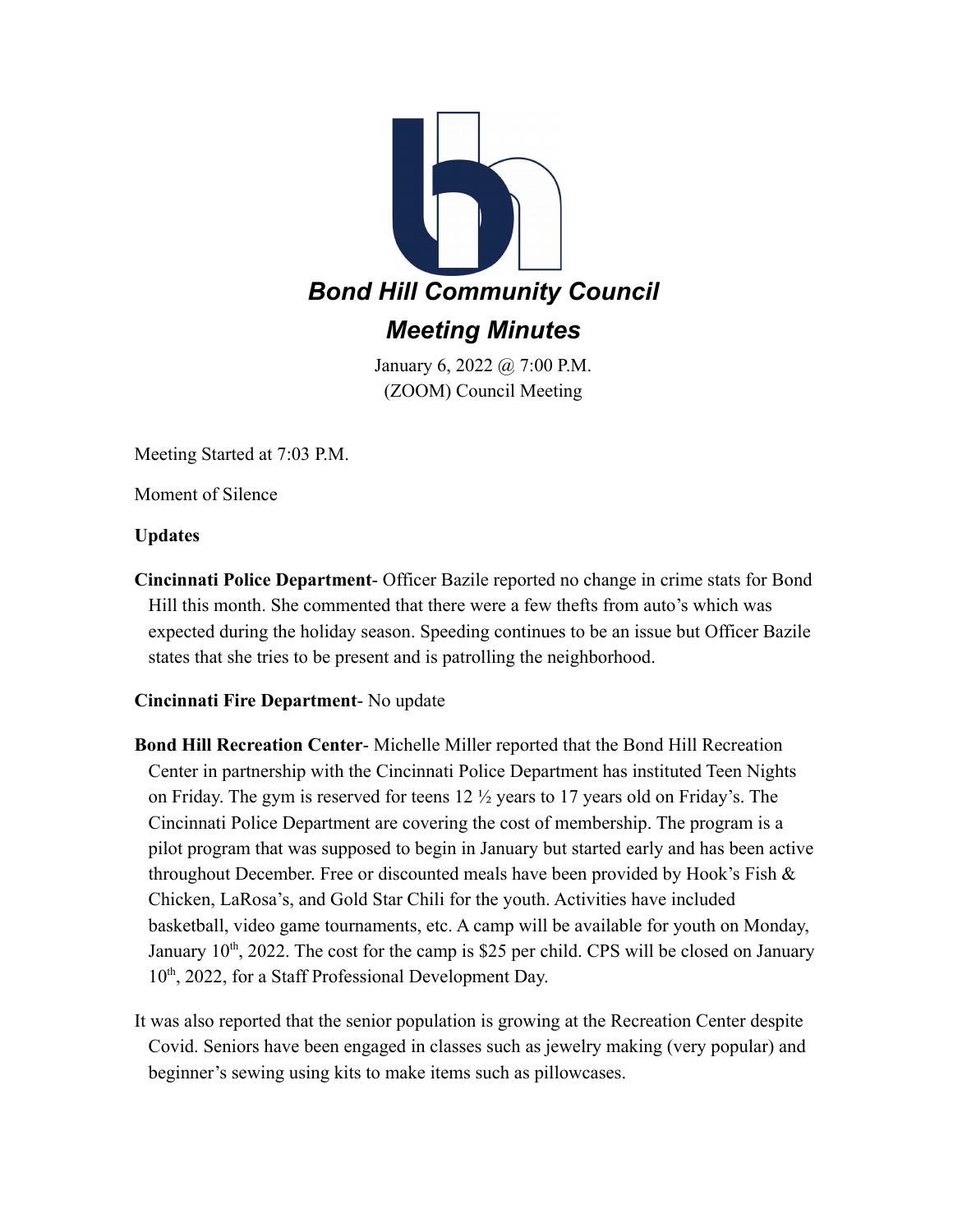## **Guest Presentations**

## **Jill Schiller- Hamilton County Treasurer**

Jill Schiller is new to the role of Hamilton County Treasurer and assumed office in September. She shared that Hamilton County is now overseeing its own money, that tax collections start this week (bills will be mailed, online, or you can phone the treasure's office). It was mentioned that the treasurer's office works closely with Legal Aid, the Community Action Agency, and JFS who all have Covid emergency funds available. Residents are urged to contact the treasurer's office if they are unable to pay or have fallen behind on their bill. The treasurer's office has delinquent payment contracts and an option to prepay in installments to avoid a large bill. The treasurer's office hopes to work with the Landbank to fix and provide affordable housing and plans to present financial literacy programs.

# **Anita Boseman- Roselawn Community Council Youth & Education Department**

#### **Contact Information: [nitab7849@gmail.com](mailto:nitab7849@gmail.com)**

- Anita was not present initially, but Community Council President Edmerson shared that Ms. Boseman contacted her and requested volunteers to tutor at Woodward and Bond Hill Elementary. Ms. Boseman's information was shared via chat after being requested by Principal Crawford from Bond Hill elementary school.
- Ms. Boseman joined the meeting near the end and shared more information with the council regarding her tutor request and youth department role on the Roselawn Community Council. She shared that the Roselawn Community Council is concerned about Woodward students and would like to collaborate with the Bond Hill Community Council to meet student's needs. The first request was for volunteers to tutor. Interested persons would need to complete a background check at the Board of Education. Tentative tutoring hours are 4:15 p.m. to 5:15 p.m. and are subject to change due to Covid.
- After speaking to the resource officer at Woodward High school, she advised the council that clothing for inappropriately dressed youth, supplies for the construction program, and outside jobs in the construction trade were needed. It was suggested that jobs be found in the neighborhood for students to complete. Also in attendance was Carol Smith, the Vice President of the Roselawn Community Council who spoke on the importance of regaining our youth and showing them love, and Rodney Thompson who is the chairperson of the organization.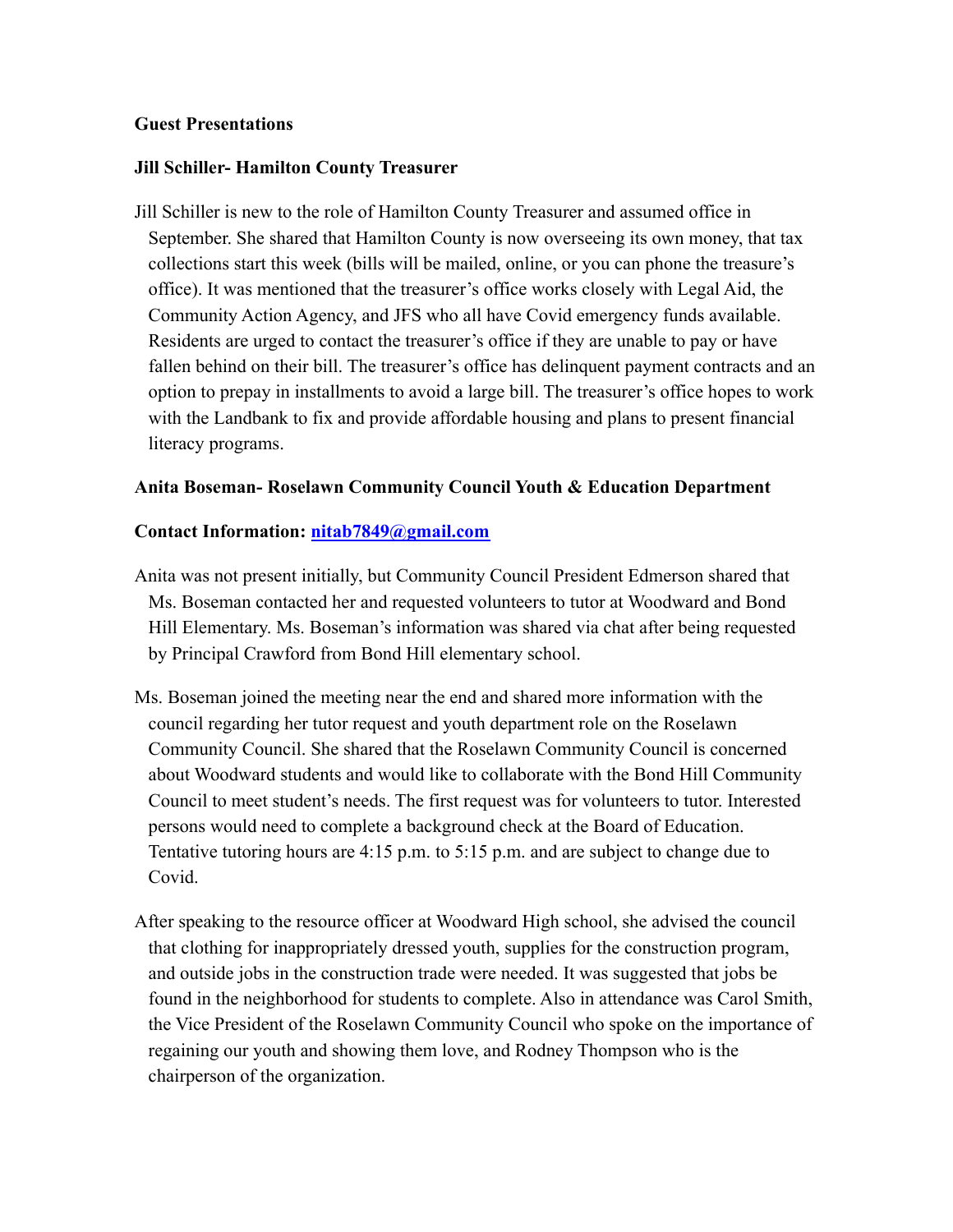## **Sean Brown- Cincinnati Reds**

## **Contact Information: (513) 765-7061 [SBrown@reds.com](mailto:SBrown@reds.com)**

Mr. Brown is trying to recruit a more diverse workforce reflective of the Cincinnati Community and spoke about seasonal summer job opportunities available at the Great American Ballpark. Job opportunities include but are not limited to security, ushers, and ticket takers. He is looking for places to put the word out about theses jobs and will provide flyers and would love to attend in person job fairs when possible. Flyers were requested from Principal Crawford.

## **Sarah Kent- Great Parks (Nature Center @ the Summit)**

## **Contact Information: [skent@greatparks.org](mailto:skent@greatparks.org) / greatparks.org for scheduling**

- Sarah Kent attended the meeting with her co-worker Connor Cunningham who also works for the Nature Center and will be attending future meetings. The Nature Center at the Summit is located behind New Prospect Baptist Church and all programs are free to the public. They have two events occurring this month. On  $1/9/22$  @ 1:00 p.m. they will present New Year's Newton, and on 1/24/22 @ 7:00 p.m. participants will make Faux Stained Glass.
- They have also partnered with the Landbank to create a community garden 10/2021. The Roselawn Community Council oversees the garden, and twenty plots are available. Please contact Ms. Kent is you are interested in one of the plots. They plan to offer cooking and gardening courses.

#### **Deque Hussain Wetzel- Black Sites Researcher for Cincinnati Preservation Society**

#### **Paul Muller-Executive Director for Cincinnati Preservation Society**

## **Contact Information: <https://cincinnatipreservation.org/resources/site-of-black-history>**

# **Urban Roots Podcast- <https://urbanistmedia.org/lost-voices-of-cincinnati>**

Deque explained that her job is to research black sites and that the Cincinnati Preservation Society is looking for ways to preserve black sites that communities find important. The desire to help communities identify and preserve important sites that may hold significance for the community. They would like to create a narrative of black sites that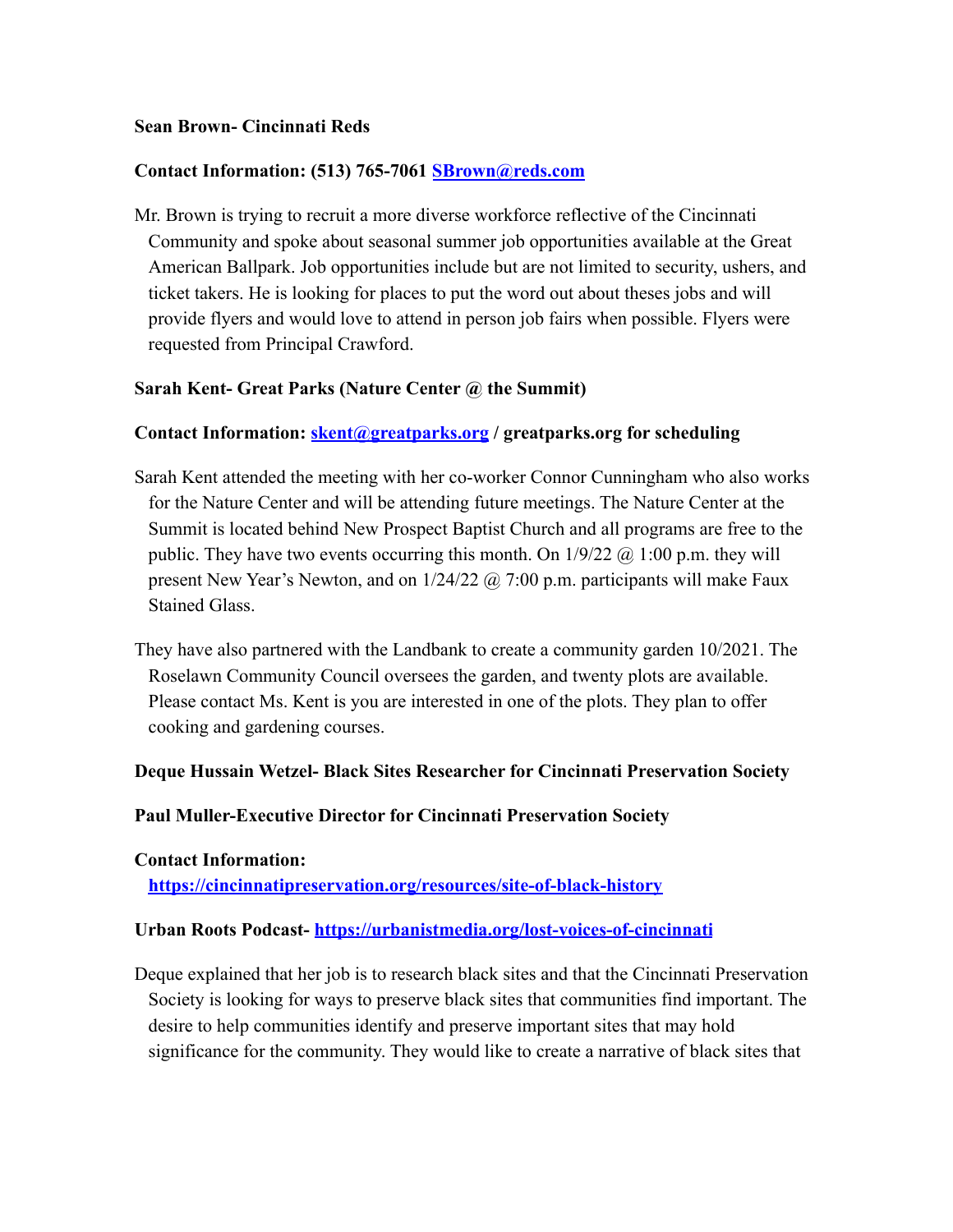people don't know about. In Bond Hill, the Bella Vista Historic District won an award for its preservation work.

# **Ghassan Alansi- Program Director Inner City Tennis Project**

# **Contact Information: <https://www.innercitytp.com>**

- Established in 1981, the Inner-City Tennis Program has been looking for places to expand its program and feels that Bond Hill is a match because it needs renovation in the recreation department. They believe that the youth in Bond Hill should have access to Tennis for recreational, high school, or international purposes. They are interested in Bond Hill and Losantiville Triangle sites. Mr. Alansi's experience includes playing at Xavier University and internationally. This program has been working with The Bond Hill Recreation Center since December 2021 to present an indoor tennis program. The current hours for the program are 3 p.m. to 4 p.m. on Mondays and Wednesdays and 10 a.m. to 12 p.m. on Saturdays.
- The organization stated that they want to provide programming free or at a minimal cost. President Edmerson asked specifically what type of support the organization was requesting. Michelle Miller from the Recreation Center stated that the support included a push from residents stating that they want this activity in the community. President Edmerson again asked what that support looked like. Would it include sending a letter or scheduling a meeting? Michelle stated that she would get back to the council with a response. She also shared that she had spoken to USTA and they have promised new nets and help with tennis court restoration.

# **Susan Schiller- Chief Executive Officer Bethany House**

Susan Schiller from Bethany house provided an update on construction. The site is taking on the appearance of a new shelter. Roof decking is being installed, inspections are ongoing, and progress is being made despite supply chain issues. Ms. Schiller expressed her thanks to those who brought gifts to Bethany House. She is also retiring at the end of May. Thank you, Susan, for being a great partner.

There was a review of voting procedures,

# **Vote on December's Minutes**

Susan Schiller made a motion to approve December minutes as written

Tammy Lunan seconded the motion to approve December's minutes as written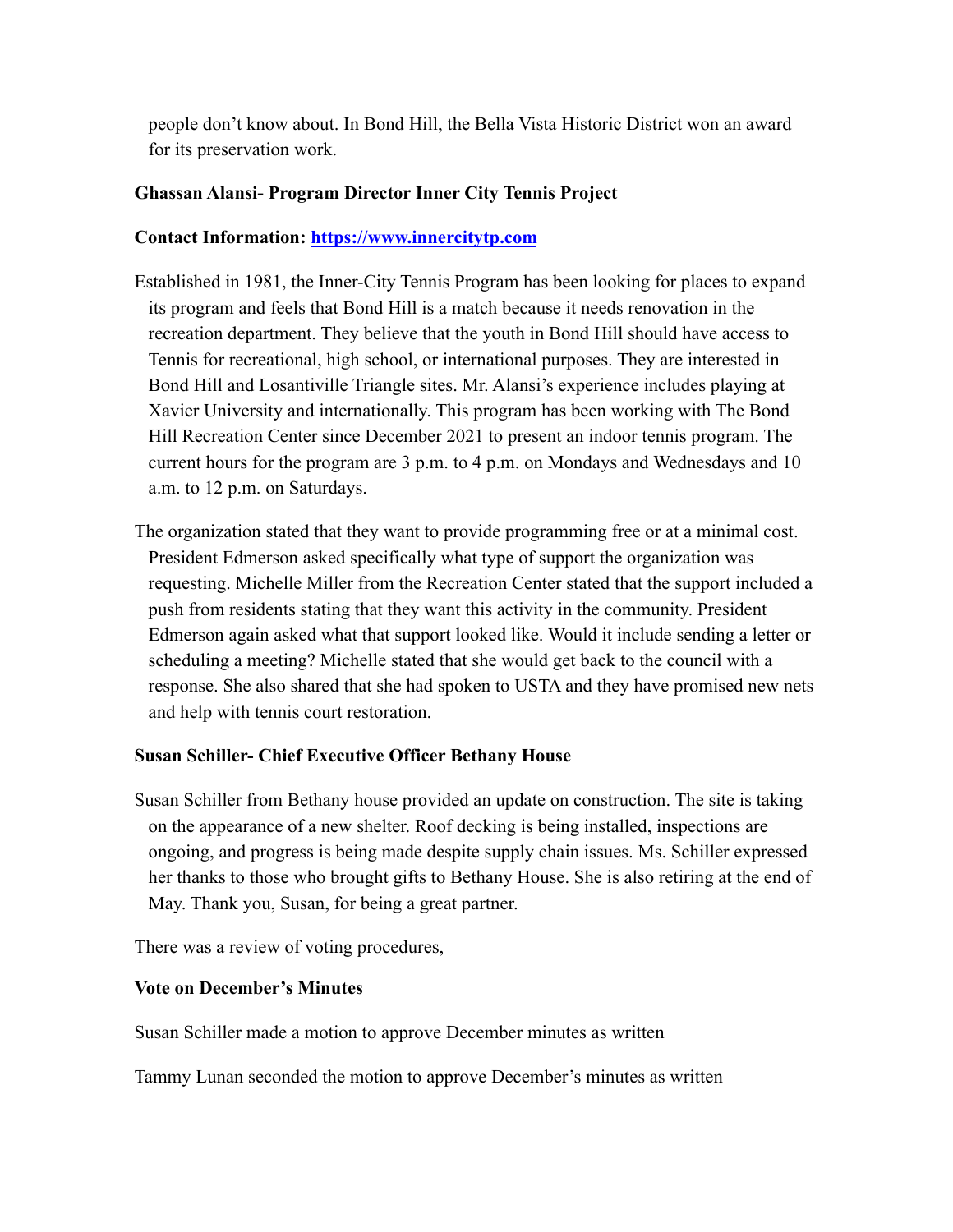The motion was put to a vote with six yes votes, zero no votes, and no abstentions

#### **Vote on December's Financial Report**

Dorothy Brundidge (Treasurer) shared the financial report

A question was raised regarding the purpose of the file cabinet purchase, and it was explained that the cabinets were for storage.

Keevin Lee made a motion to accept the financial report for December

Charles Holmes seconded the motion to accept December's financial report

The motion was put to a vote with ten yes votes, zero no votes, and no abstentions

#### **Old Business**

- a) A discussion was had regarding the usage of the Neighborhood Activation Grant for \$10,000. The grant was applied for and received but must be used for community engagement and had to be written in such a way. The council stated that we need more of our residents engaged in activities.
- b) Update on Community Garden by Phil Waller Beautification Chair
- Phil Waller applied for an Urban Agriculture grant and received \$1500 of the \$2500 he requested. He plans a collaboration with the Bond Hill Recreation Center. He has also spoken with Our Harvest who agreed to help with planting seed that Phil will obtain. Phil is requesting that the community reach out with ideas and would appreciate volunteers. He is also looking for people to join the beautification committee.
- c) Open Secretary Position
- The Council saluted outgoing secretary Celeste Wonson for her excellent work. Celeste has decided not to run for secretary which leaves an open secretary position. If you know anyone who is organized, efficient, dependable, and interested, please contact [president@bond-hill.org](mailto:president@bond-hill.org).
- New Officers- Please welcome Marcia Boyd who was elected as Vice Chair and Pastor Jeff Davis who was elected as Member At Large.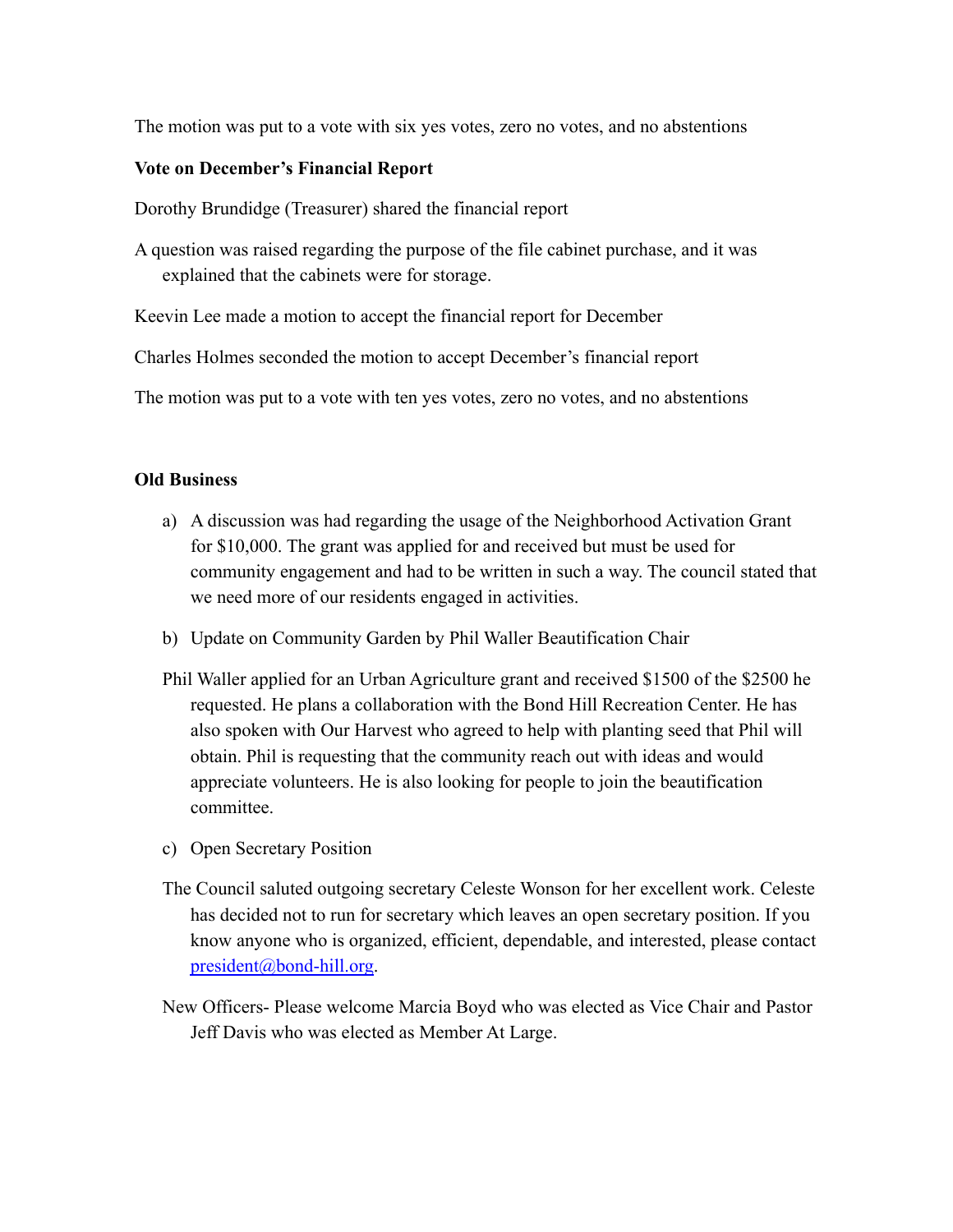A question arose from Keevin Lee regarding Pastor Davis membership status. President Edmerson advised that this is a matter resulting from the ambiguity of the by-laws and that a committee will be formed to resolve issues with by-laws.

## **Chair Reports**

- Beautification No report. Chairperson will connect with executive board.
- Membership- Chair stated that only eleven memberships have been renewed for 2022. She requested that everyone renew their membership for 2022.
- Safety- No report
- Youth- No report. Chair stated that she will review progress of the previous chair, connect with past committee member to request their continued membership, connect with the executive board, and present and updated report at a future meeting.

## **New Business**

The council hired the city to help with plants this year.

# **Open Agenda**

The Bond Hill Market is waiting on permits from the city.

- The President and Vice President will tour a space from the Port next Thursday at 2:00 p.m.
- Sue Isabel asked the council if the police were still issuing speeding tickets? Council responded that the speeding sign is moved amongst communities, but Officer Brazile was still trying to maintain a presence.
- The council does not anticipate returning to in-person meetings anytime soon due to Covid. Right now, the school board is considering school closures on a case-to-case basis and is requesting feedback from parents via survey due by 1/10/22.

# **Motion to Adjourn Meeting**

Dorothy Brundidge made a motion to adjourn the community council meeting.

Sue Isabel seconded the motion to adjourn the community council meeting.